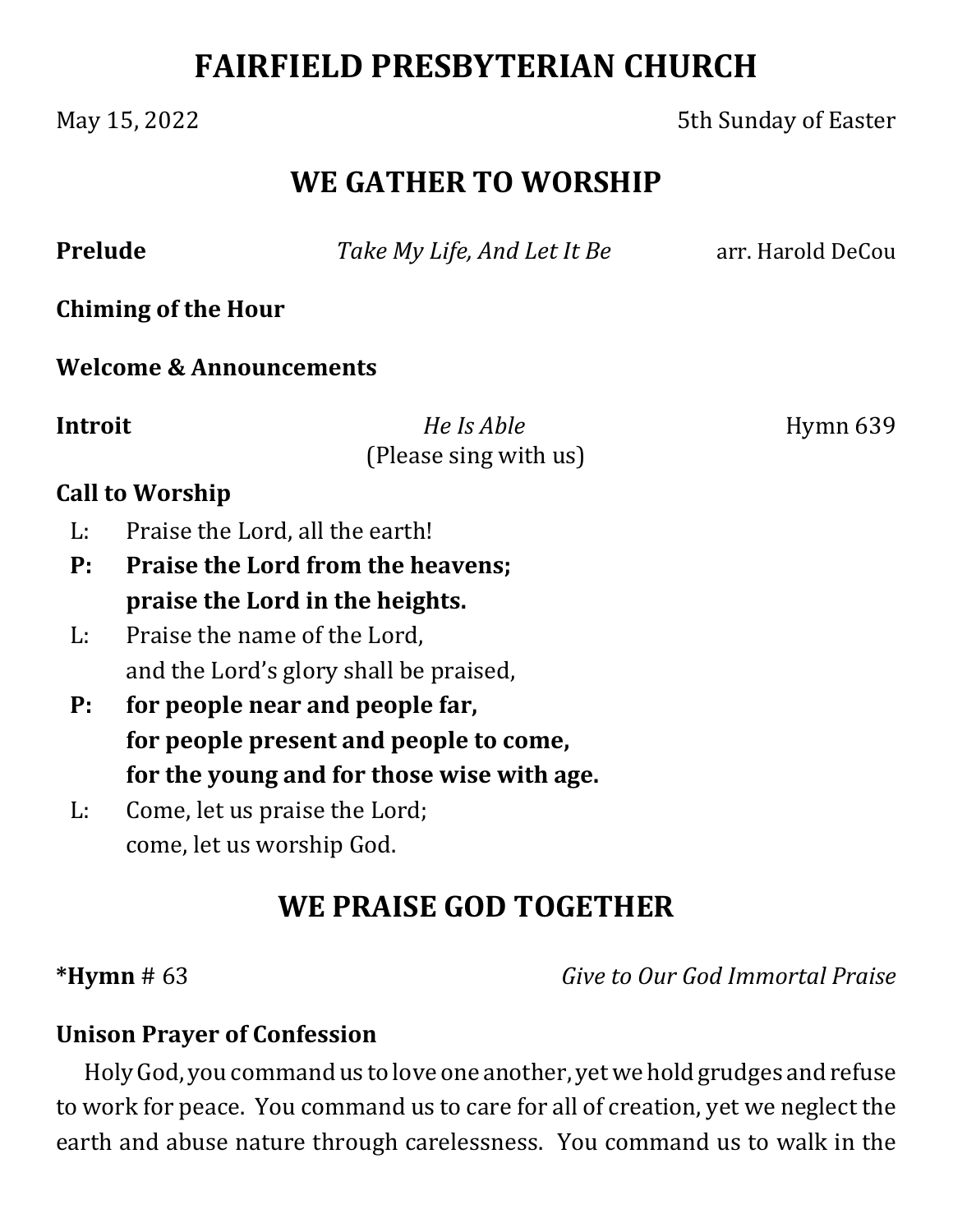ways of Jesus, yet we too often walk our own way.

Forgive us, O God. Guide us as we work toward a new heaven here on earth. Lead us to reconciliation and a vision for your beloved community, as we share your love with your people everywhere. (Silent prayer and reflection) Amen.

#### **Words of Assurance**

Leader: Friends, in Jesus Christ our sins are forgiven! **People: Thanks be to God!**

**Gloria Patri** #733 *Glory Be to the Father*

## **Psalter Reading** Psalm 148

L: Hallelujah! Praise the Lord from the heavens; praise the Lord in the heights.

## **P: Praise the Lord, all you holy angels; praise the Lord, all heavenly host.**

L: Praise the Lord, sun and moon; praise the Lord, all you shining stars.

## **P: Praise the Lord, heaven of heavens, and you waters above the heavens.**

L: Let them praise the name of the Lord, who commanded, and they were created.

### **P: The Lord made them stand fast forever and ever and gave them a law which shall not pass away.**

L: Praise the Lord from the earth, you sea-monsters and all deeps;

## **P: fire and hail, snow and fog, tempestuous wind, obeying God's will,**

L: mountains and all hills, fruit trees and all cedars;

## **P: wild beasts and all cattle, creeping things and winged birds;**

L: kings of the earth and all peoples, rulers and all judges of the world;

## **P: young men and women, old and young together.**

L: Let them praise the name of the Lord, for the name of the Lord only is exalted, and the splendor of the Lord is over earth and heaven.

### **P: The Lord has raised up strength for the chosen people and praise for all loyal servants, the children of Israel, a people who are near to the Lord. Hallelujah!**